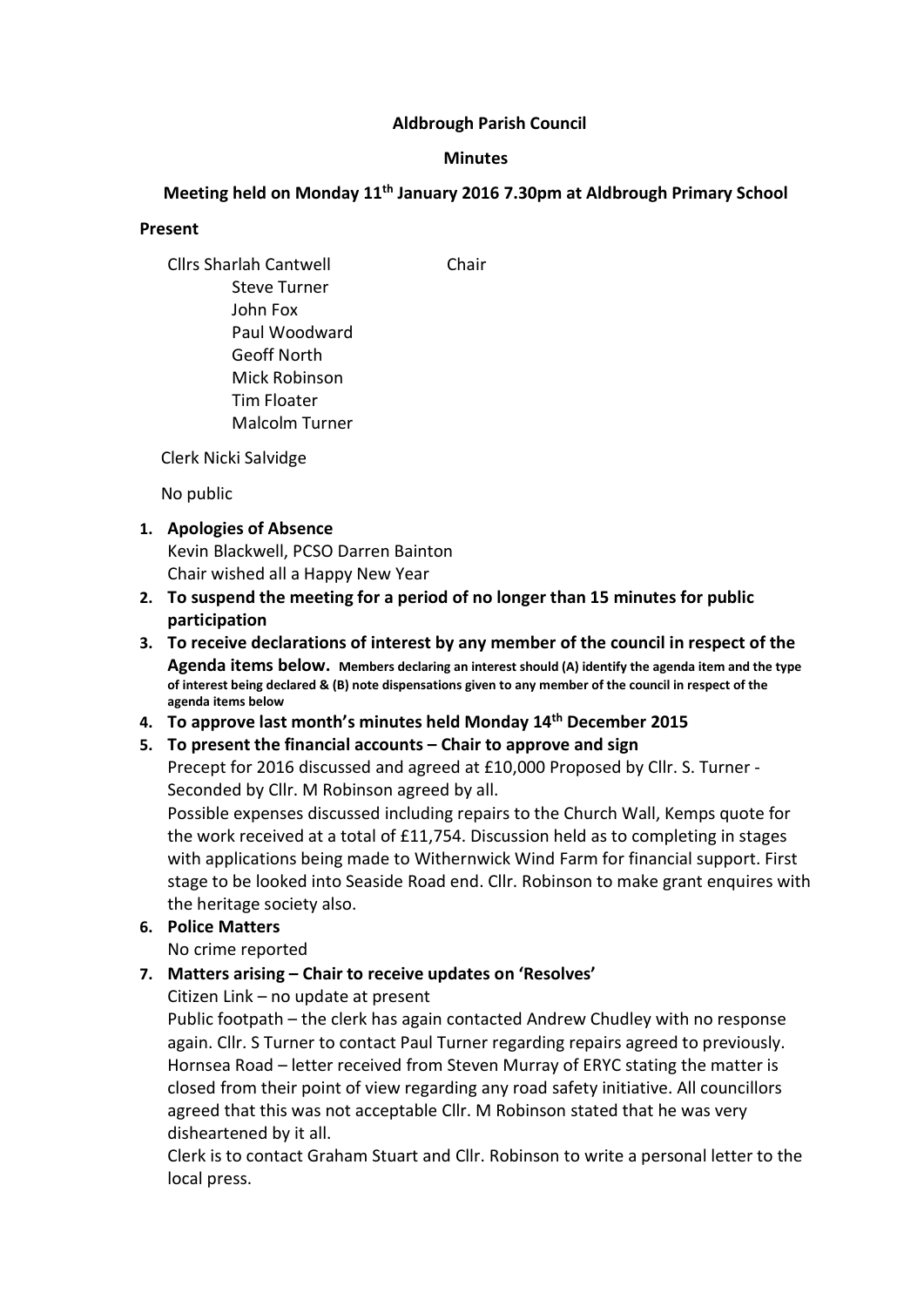Cllr. Robinson showed all present the photos provided by ERYC in their report which showed no vehicles along Hornsea Road, which no one has ever known previously and also questioned the enclosed Footfall survey which showed only 11 children and 12 adults crossing the road, when his showed 62 and raised the question as to what had happened to the 30-40 children who catch the bus daily to school in the ERYC report.

It was agreed that instead of acting on prevention the Council are only keen to act upon 3 deaths which saddened all present. Also agreed was the lack of support from our local East Riding Councillors.

Chair Cllr. Cantwell wants it minuted that all the Parish Council could do had been done.

Pension for clerk – the clerk had looked into this and a letter needed to be sent letter to be sent to declare position, following this up in 6 weeks with an on line declaration. Letter used by the Inland Revenue to be sent to the clerk. Poorfields cheques have gone out.

#### 8. CLG Gas site meeting/information Meeting delayed until Thursday

## 9. Planning Applications

Erection of 6 one and a half storey cottages land and buildings south east of Springdale 1 North Street, Aldbrough – Discussion held as to issues with the proposed plans which included Parking, future access to site, loss of wall just within the conservation boundary, letter to be sent by clerk stating that the council strongly object to this application on the above grounds.

### 10. Correspondence

The charity shop £1000 donation towards outdoor gym- Clerk to write letter of thanks

## 11. Any Other Business

Cllr. Fox – Ivy still overhanging the wall close to the Elm Tree Clerk to chase up. Cllr. North- asked if he could plant a small Christmas tree at the other side of the Lynch gate to where the council tree goes – all agreed.

Cllr. Robinson – Confirmed Outdoor Gym Equipment had been ordered. Play area inspectors had advised on possible sites for the equipment which was still up for discussion, a site meeting was agreed upon as to the only way in which to agree on the final position. Meeting to be arranged closer to the time.

Cllr. Robinson had, had the Parish Emergency plan returned to him and requested it be put on the agenda for the next meeting, he said he would like to step down from this as an active member although he was happy to stay on the committee. Cllr. Woodward spoke of his interest in taking the project on.

Cllr. Robinson also requested that a small piece be written in the new re vamped Newsletter saying thanks to the Parish Council for the Gym, All agreed but when any official notification being made Cllr. Cantwell requested that the full list of those who donated to the project be properly thanked.

Cllr. Cantwell – reported an increase in dog fouling around the village especially Cross Street and High Street, Clerk to report to dog warden, PCSO Bainton to be asked to look out for possible offenders. Cllr. Floater said that it was currently too wet for signs to be painted on pavements regarding fouling, but would re spray when dry.